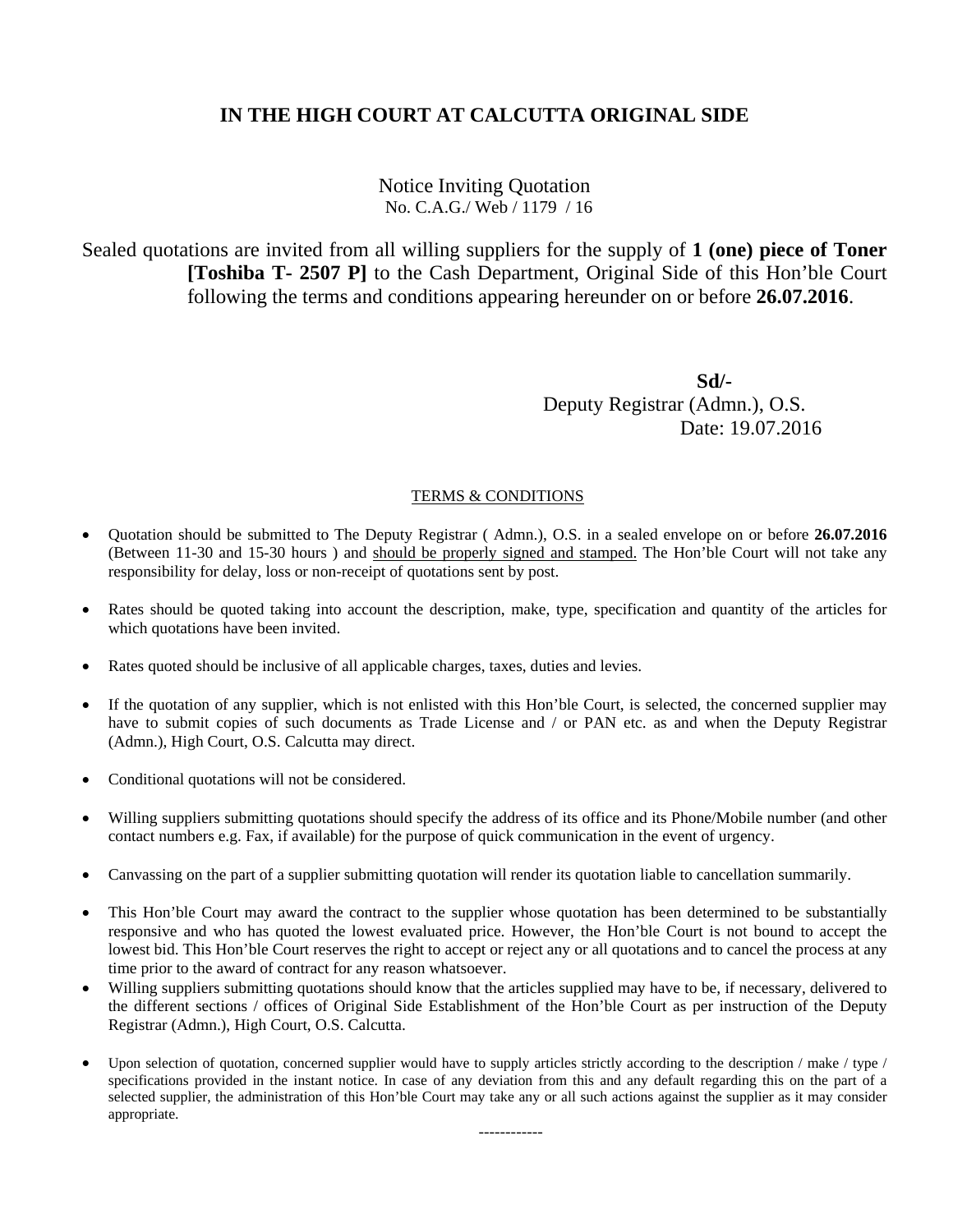Notice Inviting Quotation No. C.A.G./ Web / 1180 / 16

Sealed quotations are invited from all willing suppliers for the supply of **400 packets of Legal Paper [JK COPIER FS 75 GSM, 21.5cm x 34.5cm]** to the Cash Department, Original Side of this Hon'ble Court following the terms and conditions appearing hereunder on or before **26.07.2016**.

 **Sd/-** Deputy Registrar (Admn.), O.S. Date: 19.07.2016

### TERMS & CONDITIONS

- Quotation should be submitted to The Deputy Registrar ( Admn.), O.S. in a sealed envelope on or before **26.07.2016** (Between 11-30 and 15-30 hours ) and should be properly signed and stamped. The Hon'ble Court will not take any responsibility for delay, loss or non-receipt of quotations sent by post.
- Rates should be quoted taking into account the description, make, type, specification and quantity of the articles for which quotations have been invited.
- Rates quoted should be inclusive of all applicable charges, taxes, duties and levies.
- If the quotation of any supplier, which is not enlisted with this Hon'ble Court, is selected, the concerned supplier may have to submit copies of such documents as Trade License and / or PAN etc. as and when the Deputy Registrar (Admn.), High Court, O.S. Calcutta may direct.
- Conditional quotations will not be considered.
- Willing suppliers submitting quotations should specify the address of its office and its Phone/Mobile number (and other contact numbers e.g. Fax, if available) for the purpose of quick communication in the event of urgency.
- Canvassing on the part of a supplier submitting quotation will render its quotation liable to cancellation summarily.
- This Hon'ble Court may award the contract to the supplier whose quotation has been determined to be substantially responsive and who has quoted the lowest evaluated price. However, the Hon'ble Court is not bound to accept the lowest bid. This Hon'ble Court reserves the right to accept or reject any or all quotations and to cancel the process at any time prior to the award of contract for any reason whatsoever.
- Willing suppliers submitting quotations should know that the articles supplied may have to be, if necessary, delivered to the different sections / offices of Original Side Establishment of the Hon'ble Court as per instruction of the Deputy Registrar (Admn.), High Court, O.S. Calcutta.
- Upon selection of quotation, concerned supplier would have to supply articles strictly according to the description / make / type / specifications provided in the instant notice. In case of any deviation from this and any default regarding this on the part of a selected supplier, the administration of this Hon'ble Court may take any or all such actions against the supplier as it may consider appropriate.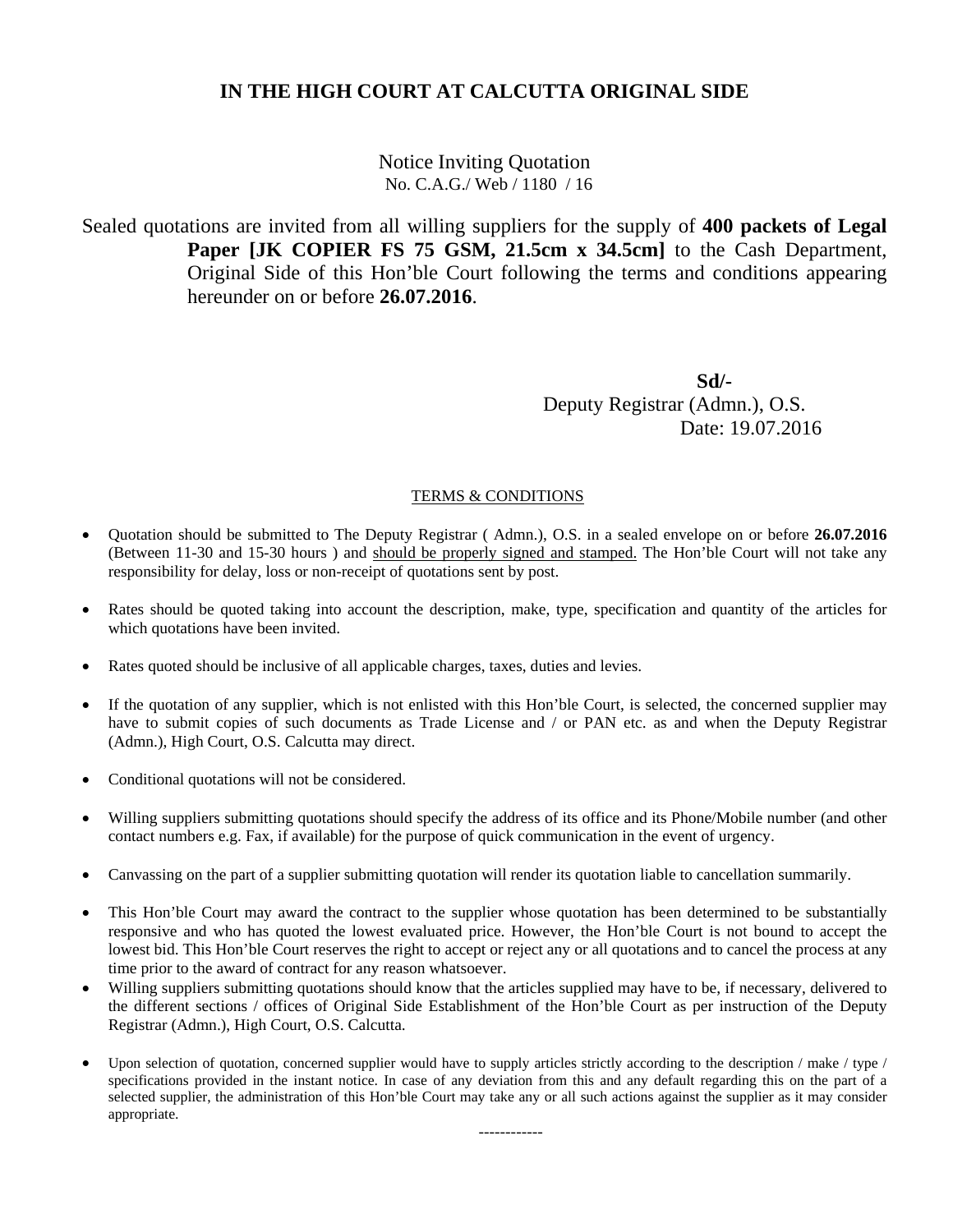Notice Inviting Quotation No. C.A.G./ Web / 1181 / 16

Sealed quotations are invited from all willing suppliers for the supply of 15 **packets of Stapler [Kangaro No.10 (10 pieces in a packet)]** to the Cash Department, Original Side of this Hon'ble Court following the terms and conditions appearing hereunder on or before **26.07.2016**.

 **Sd/-** Deputy Registrar (Admn.), O.S. Date: 19.07.2016

## TERMS & CONDITIONS

- Quotation should be submitted to The Deputy Registrar ( Admn.), O.S. in a sealed envelope on or before **26.07.2016** (Between 11-30 and 15-30 hours ) and should be properly signed and stamped. The Hon'ble Court will not take any responsibility for delay, loss or non-receipt of quotations sent by post.
- Rates should be quoted taking into account the description, make, type, specification and quantity of the articles for which quotations have been invited.
- Rates quoted should be inclusive of all applicable charges, taxes, duties and levies.
- If the quotation of any supplier, which is not enlisted with this Hon'ble Court, is selected, the concerned supplier may have to submit copies of such documents as Trade License and / or PAN etc. as and when the Deputy Registrar (Admn.), High Court, O.S. Calcutta may direct.
- Conditional quotations will not be considered.
- Willing suppliers submitting quotations should specify the address of its office and its Phone/Mobile number (and other contact numbers e.g. Fax, if available) for the purpose of quick communication in the event of urgency.
- Canvassing on the part of a supplier submitting quotation will render its quotation liable to cancellation summarily.
- This Hon'ble Court may award the contract to the supplier whose quotation has been determined to be substantially responsive and who has quoted the lowest evaluated price. However, the Hon'ble Court is not bound to accept the lowest bid. This Hon'ble Court reserves the right to accept or reject any or all quotations and to cancel the process at any time prior to the award of contract for any reason whatsoever.
- Willing suppliers submitting quotations should know that the articles supplied may have to be, if necessary, delivered to the different sections / offices of Original Side Establishment of the Hon'ble Court as per instruction of the Deputy Registrar (Admn.), High Court, O.S. Calcutta.
- Upon selection of quotation, concerned supplier would have to supply articles strictly according to the description / make / type / specifications provided in the instant notice. In case of any deviation from this and any default regarding this on the part of a selected supplier, the administration of this Hon'ble Court may take any or all such actions against the supplier as it may consider appropriate.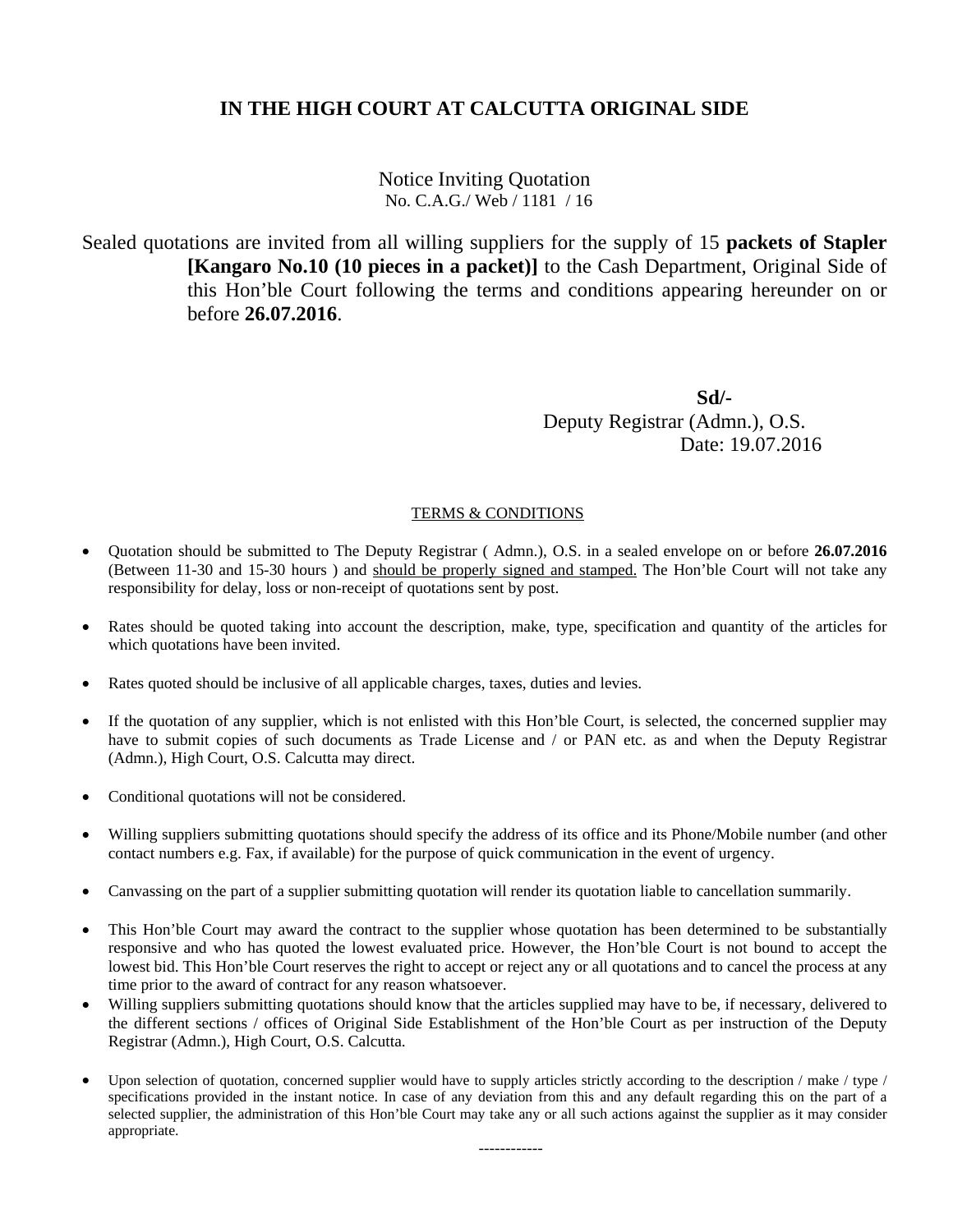Notice Inviting Quotation No. C.A.G./ Web / 1182 / 16

Sealed quotations are invited from all willing suppliers for the supply of **30 pieces of Stapler [Kangaro HP-45]** to the Cash Department, Original Side of this Hon'ble Court following the terms and conditions appearing hereunder on or before **26.07.2016**.

 **Sd/-** Deputy Registrar (Admn.), O.S. Date: 19.07.2016

### TERMS & CONDITIONS

- Quotation should be submitted to The Deputy Registrar ( Admn.), O.S. in a sealed envelope on or before **26.07.2016** (Between 11-30 and 15-30 hours ) and should be properly signed and stamped. The Hon'ble Court will not take any responsibility for delay, loss or non-receipt of quotations sent by post.
- Rates should be quoted taking into account the description, make, type, specification and quantity of the articles for which quotations have been invited.
- Rates quoted should be inclusive of all applicable charges, taxes, duties and levies.
- If the quotation of any supplier, which is not enlisted with this Hon'ble Court, is selected, the concerned supplier may have to submit copies of such documents as Trade License and / or PAN etc. as and when the Deputy Registrar (Admn.), High Court, O.S. Calcutta may direct.
- Conditional quotations will not be considered.
- Willing suppliers submitting quotations should specify the address of its office and its Phone/Mobile number (and other contact numbers e.g. Fax, if available) for the purpose of quick communication in the event of urgency.
- Canvassing on the part of a supplier submitting quotation will render its quotation liable to cancellation summarily.
- This Hon'ble Court may award the contract to the supplier whose quotation has been determined to be substantially responsive and who has quoted the lowest evaluated price. However, the Hon'ble Court is not bound to accept the lowest bid. This Hon'ble Court reserves the right to accept or reject any or all quotations and to cancel the process at any time prior to the award of contract for any reason whatsoever.
- Willing suppliers submitting quotations should know that the articles supplied may have to be, if necessary, delivered to the different sections / offices of Original Side Establishment of the Hon'ble Court as per instruction of the Deputy Registrar (Admn.), High Court, O.S. Calcutta.
- Upon selection of quotation, concerned supplier would have to supply articles strictly according to the description / make / type / specifications provided in the instant notice. In case of any deviation from this and any default regarding this on the part of a selected supplier, the administration of this Hon'ble Court may take any or all such actions against the supplier as it may consider appropriate.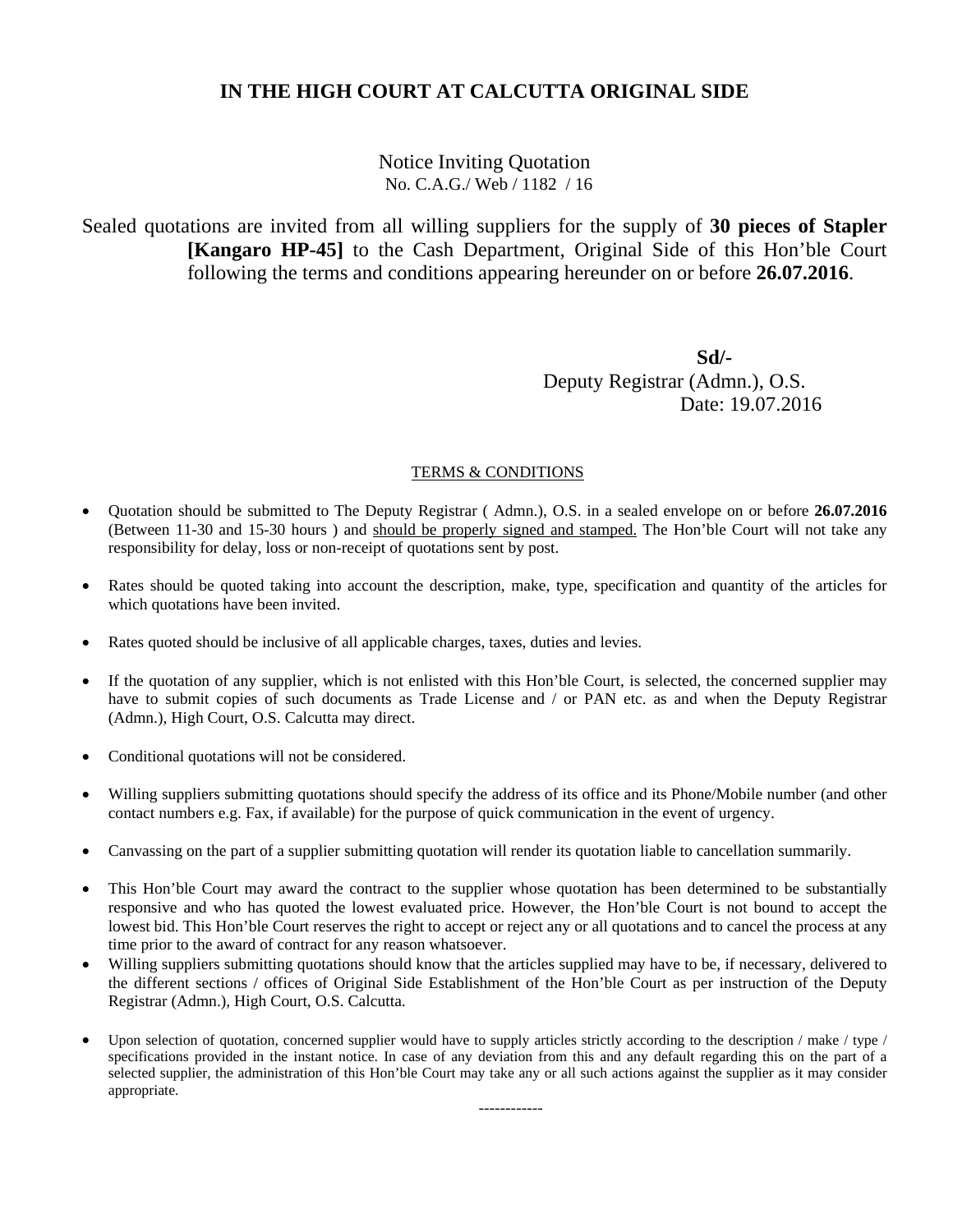## Notice Inviting Quotation No. C.A.G./ Web / 1183 / 16

Sealed quotations are invited from all willing suppliers for the supply of 5**0 Kg. of Jute Ball** to the Cash Department, Original Side of this Hon'ble Court following the terms and conditions appearing hereunder on or before **26.07.2016**.

 **Sd/-** Deputy Registrar (Admn.), O.S. Date: 19.07.2016

### TERMS & CONDITIONS

- Quotation should be submitted to The Deputy Registrar ( Admn.), O.S. in a sealed envelope on or before **26.07.2016** (Between 11-30 and 15-30 hours ) and should be properly signed and stamped. The Hon'ble Court will not take any responsibility for delay, loss or non-receipt of quotations sent by post.
- Rates should be quoted taking into account the description, make, type, specification and quantity of the articles for which quotations have been invited.
- Rates quoted should be inclusive of all applicable charges, taxes, duties and levies.
- If the quotation of any supplier, which is not enlisted with this Hon'ble Court, is selected, the concerned supplier may have to submit copies of such documents as Trade License and / or PAN etc. as and when the Deputy Registrar (Admn.), High Court, O.S. Calcutta may direct.
- Conditional quotations will not be considered.
- Willing suppliers submitting quotations should specify the address of its office and its Phone/Mobile number (and other contact numbers e.g. Fax, if available) for the purpose of quick communication in the event of urgency.
- Canvassing on the part of a supplier submitting quotation will render its quotation liable to cancellation summarily.
- This Hon'ble Court may award the contract to the supplier whose quotation has been determined to be substantially responsive and who has quoted the lowest evaluated price. However, the Hon'ble Court is not bound to accept the lowest bid. This Hon'ble Court reserves the right to accept or reject any or all quotations and to cancel the process at any time prior to the award of contract for any reason whatsoever.
- Willing suppliers submitting quotations should know that the articles supplied may have to be, if necessary, delivered to the different sections / offices of Original Side Establishment of the Hon'ble Court as per instruction of the Deputy Registrar (Admn.), High Court, O.S. Calcutta.
- Upon selection of quotation, concerned supplier would have to supply articles strictly according to the description / make / type / specifications provided in the instant notice. In case of any deviation from this and any default regarding this on the part of a selected supplier, the administration of this Hon'ble Court may take any or all such actions against the supplier as it may consider appropriate.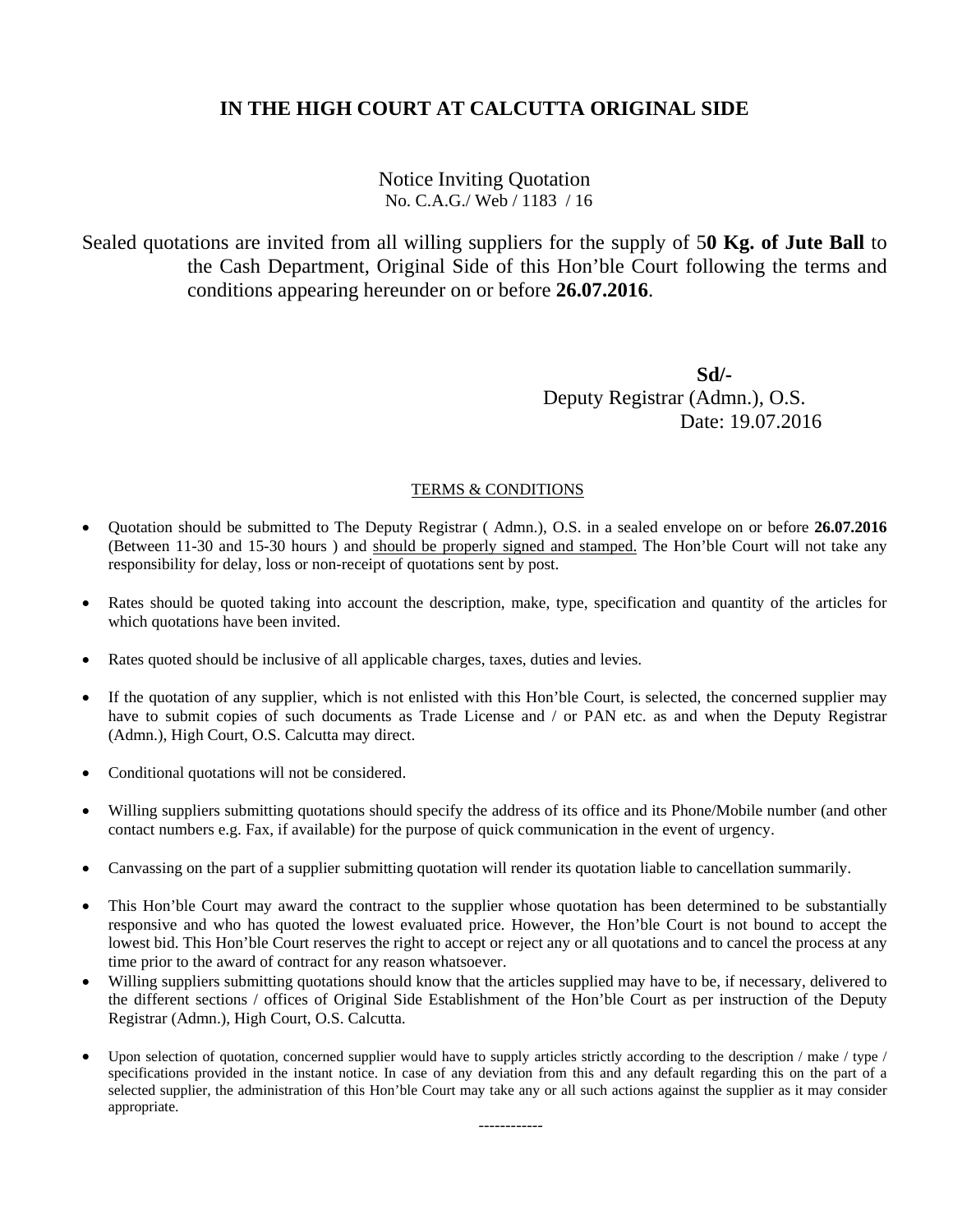Notice Inviting Quotation No. C.A.G./ Web / 1184 / 16

Sealed quotations are invited from all willing suppliers for the supply of –

**Correction Pen [Faber Castell] (10 pieces in a packet) 10 packets DOLLY [Multipurpose Clip] (20 pieces in a packet) 10 packets** 

to the Cash Department, Original Side of this Hon'ble Court following the terms and conditions appearing hereunder on or before **26.07.2016**.

 **Sd/-** Deputy Registrar (Admn.), O.S. Date: 19.07.2016

### TERMS & CONDITIONS

- Quotation should be submitted to The Deputy Registrar ( Admn.), O.S. in a sealed envelope on or before **26.07.2016** (Between 11-30 and 15-30 hours) and should be properly signed and stamped. The Hon'ble Court will not take any responsibility for delay, loss or non-receipt of quotations sent by post.
- Rates should be quoted taking into account the description, make, type, specification and quantity of the articles for which quotations have been invited.
- Rates quoted should be inclusive of all applicable charges, taxes, duties and levies.
- If the quotation of any supplier, which is not enlisted with this Hon'ble Court, is selected, the concerned supplier may have to submit copies of such documents as Trade License and / or PAN etc. as and when the Deputy Registrar (Admn.), High Court, O.S. Calcutta may direct.
- Conditional quotations will not be considered.
- Willing suppliers submitting quotations should specify the address of its office and its Phone/Mobile number (and other contact numbers e.g. Fax, if available) for the purpose of quick communication in the event of urgency.
- Canvassing on the part of a supplier submitting quotation will render its quotation liable to cancellation summarily.
- This Hon'ble Court may award the contract to the supplier whose quotation has been determined to be substantially responsive and who has quoted the lowest evaluated price. However, the Hon'ble Court is not bound to accept the lowest bid. This Hon'ble Court reserves the right to accept or reject any or all quotations and to cancel the process at any time prior to the award of contract for any reason whatsoever.
- Willing suppliers submitting quotations should know that the articles supplied may have to be, if necessary, delivered to the different sections / offices of Original Side Establishment of the Hon'ble Court as per instruction of the Deputy Registrar (Admn.), High Court, O.S. Calcutta.
- Upon selection of quotation, concerned supplier would have to supply articles strictly according to the description / make / type / specifications provided in the instant notice. In case of any deviation from this and any default regarding this on the part of a selected supplier, the administration of this Hon'ble Court may take any or all such actions against the supplier as it may consider appropriate.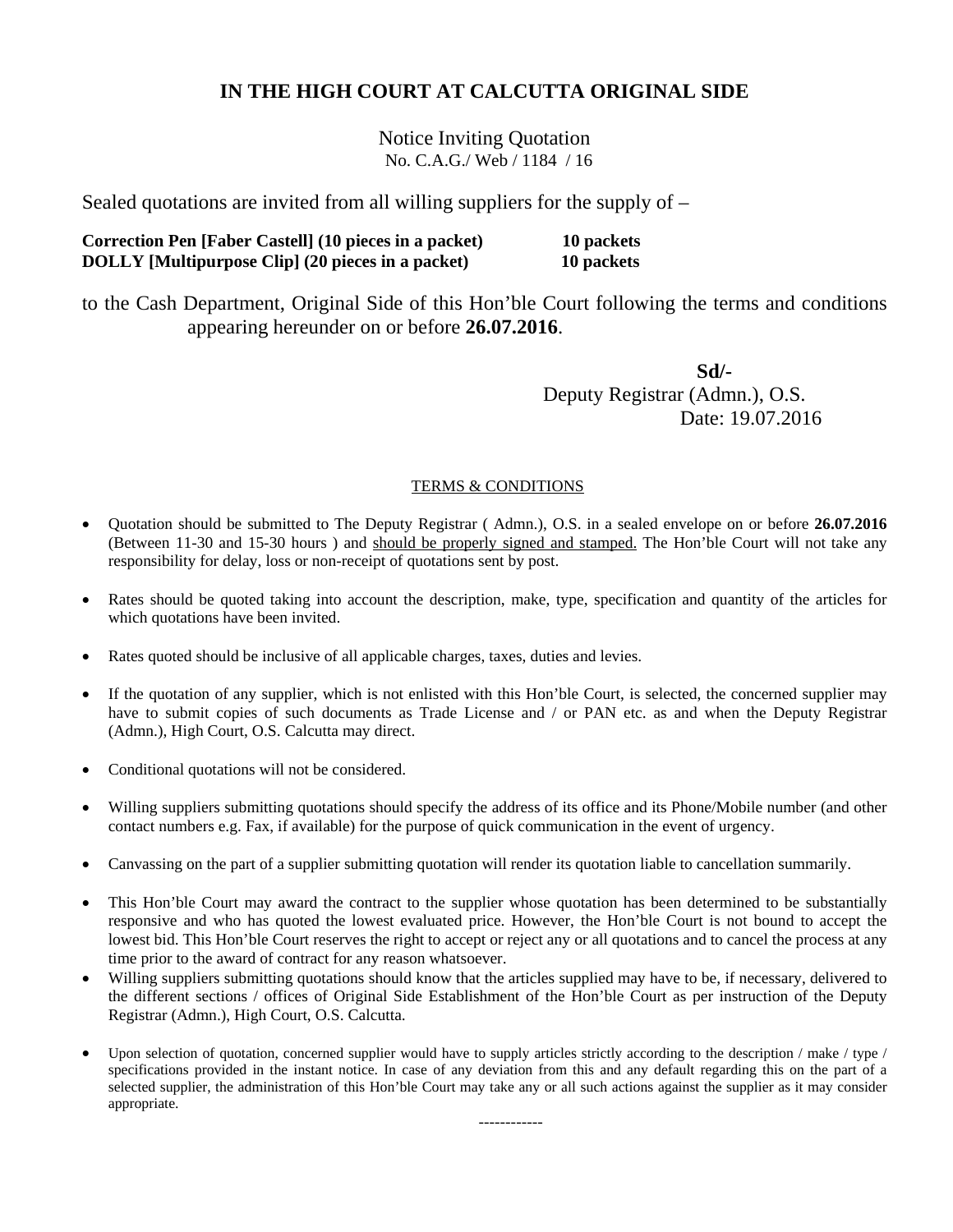Notice Inviting Quotation No. C.A.G./ Web / 1185 / 16

Sealed quotations are invited from all willing suppliers for the supply of **20 pieces of Calculator [ORPAT-555]** to the Cash Department, Original Side of this Hon'ble Court following the terms and conditions appearing hereunder on or before **26.07.2016**.

 **Sd/-** Deputy Registrar (Admn.), O.S. Date: 19.07.2016

### TERMS & CONDITIONS

- Quotation should be submitted to The Deputy Registrar ( Admn.), O.S. in a sealed envelope on or before **26.07.2016** (Between 11-30 and 15-30 hours ) and should be properly signed and stamped. The Hon'ble Court will not take any responsibility for delay, loss or non-receipt of quotations sent by post.
- Rates should be quoted taking into account the description, make, type, specification and quantity of the articles for which quotations have been invited.
- Rates quoted should be inclusive of all applicable charges, taxes, duties and levies.
- If the quotation of any supplier, which is not enlisted with this Hon'ble Court, is selected, the concerned supplier may have to submit copies of such documents as Trade License and / or PAN etc. as and when the Deputy Registrar (Admn.), High Court, O.S. Calcutta may direct.
- Conditional quotations will not be considered.
- Willing suppliers submitting quotations should specify the address of its office and its Phone/Mobile number (and other contact numbers e.g. Fax, if available) for the purpose of quick communication in the event of urgency.
- Canvassing on the part of a supplier submitting quotation will render its quotation liable to cancellation summarily.
- This Hon'ble Court may award the contract to the supplier whose quotation has been determined to be substantially responsive and who has quoted the lowest evaluated price. However, the Hon'ble Court is not bound to accept the lowest bid. This Hon'ble Court reserves the right to accept or reject any or all quotations and to cancel the process at any time prior to the award of contract for any reason whatsoever.
- Willing suppliers submitting quotations should know that the articles supplied may have to be, if necessary, delivered to the different sections / offices of Original Side Establishment of the Hon'ble Court as per instruction of the Deputy Registrar (Admn.), High Court, O.S. Calcutta.
- Upon selection of quotation, concerned supplier would have to supply articles strictly according to the description / make / type / specifications provided in the instant notice. In case of any deviation from this and any default regarding this on the part of a selected supplier, the administration of this Hon'ble Court may take any or all such actions against the supplier as it may consider appropriate.